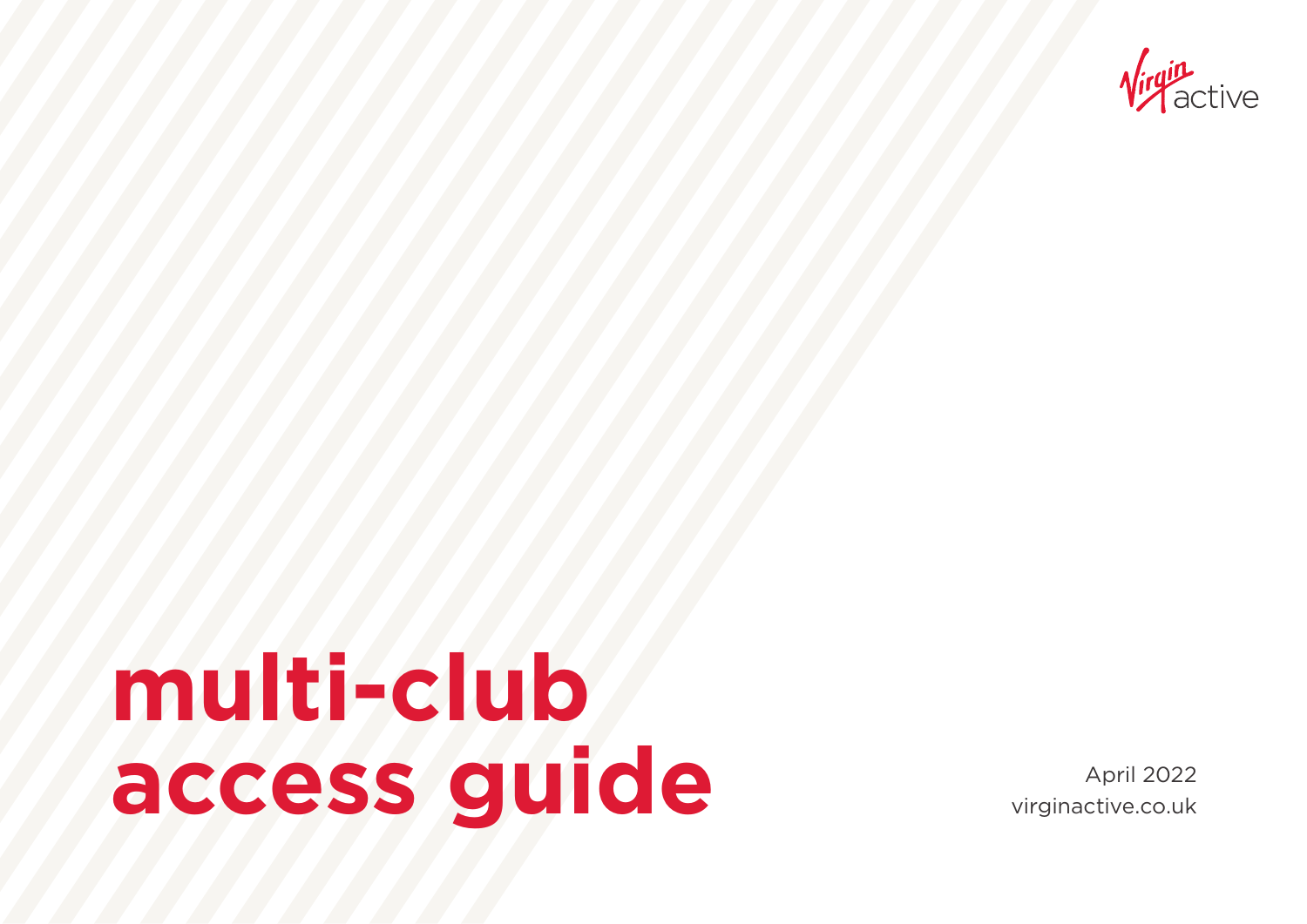#### contents

- 1.1 You can get a lot more for your membership at Virgin Active
- 1.2 Which clubs can you visit?
- 1.3 Checklist for your visits
- 1.4 Multi-Access
- 1.5 Facilities guide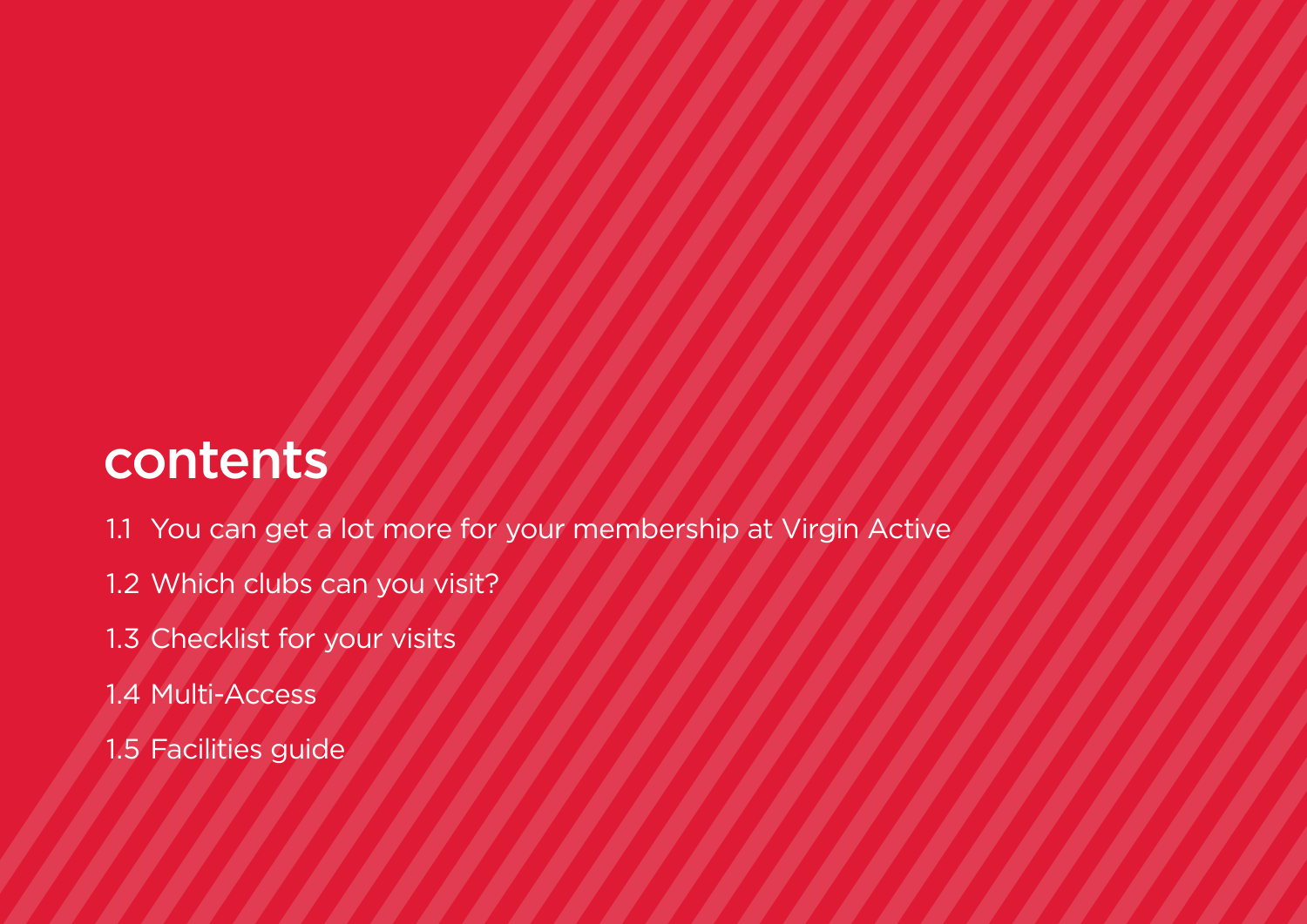### **1.1**

#### **you can get a lot more for your membership at Virgin Active**

There are 34 Virgin Active Clubs across the UK, meaning wherever you work, live or travel to, there may be a club in close proximity.

This guide sets out which other Virgin Active Health Clubs you can use. Please check with your club to make sure your membership offers multi-club access.

Multi access membership also give you access to our Global clubs including: South Africa, Italy, Australia, Singapore and Thailand.

Please speak to your club team for more information.

Towards the back of this guide, you'll find a list of all the facilities at each Virgin Active Health Club to help you plan your workouts wherever you go.

**Please note:** Club facilities and levels may be subject to change. Please always check this guide for the most up to date information.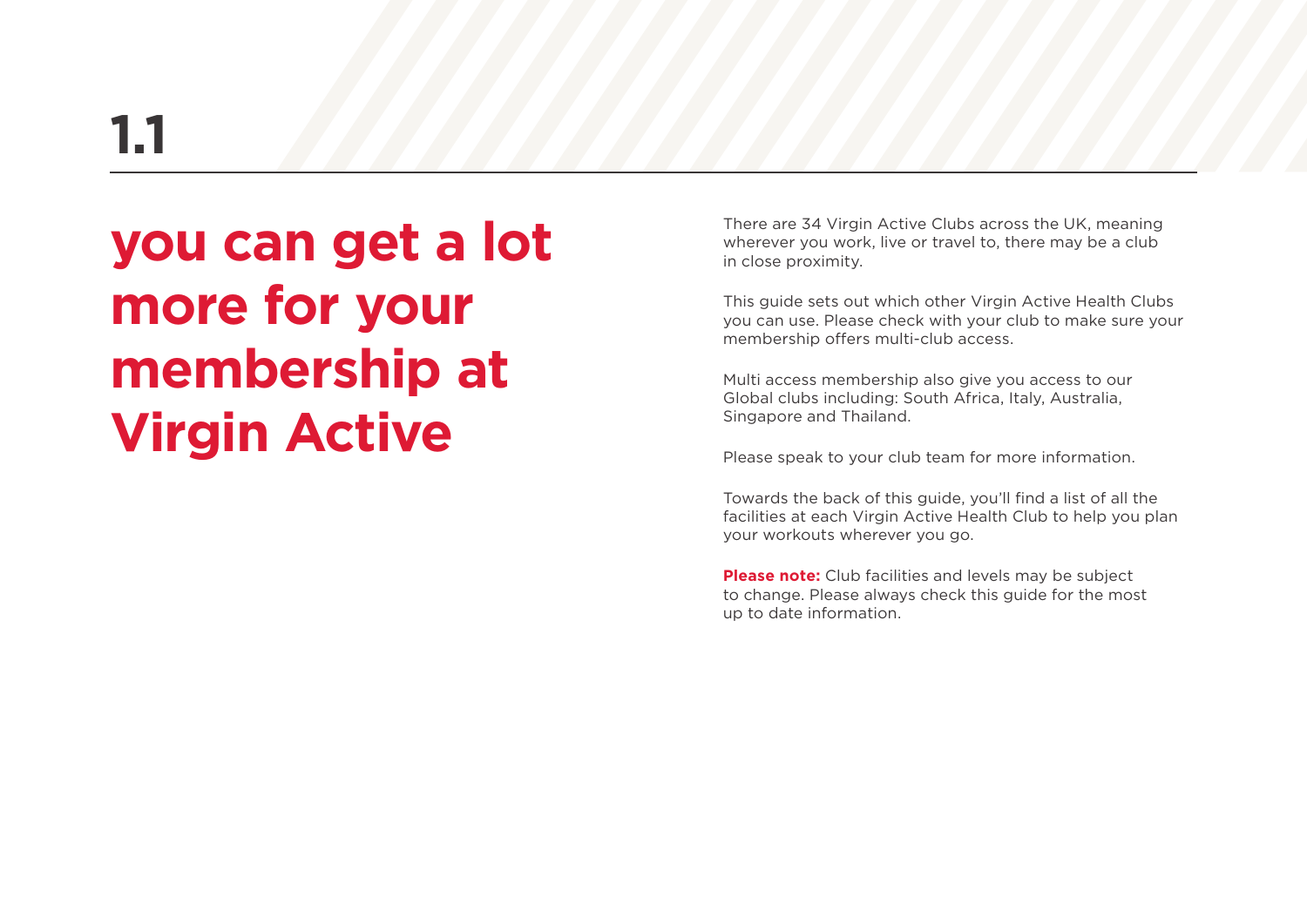#### **1.2**

#### **checklist for your visits**

Clubs you can access are organised according to price. You can access all clubs that are in the same price bracket as your own or below. To access clubs which are more expensive per month than your home club a guest fee will apply.

If you're planning to visit a club in the price bracket above the one you belong to check in advance how much that fee will be.

It's also worth bearing in mind that you can make bookings for classes, activities or PT sessions at other clubs as well as your home club.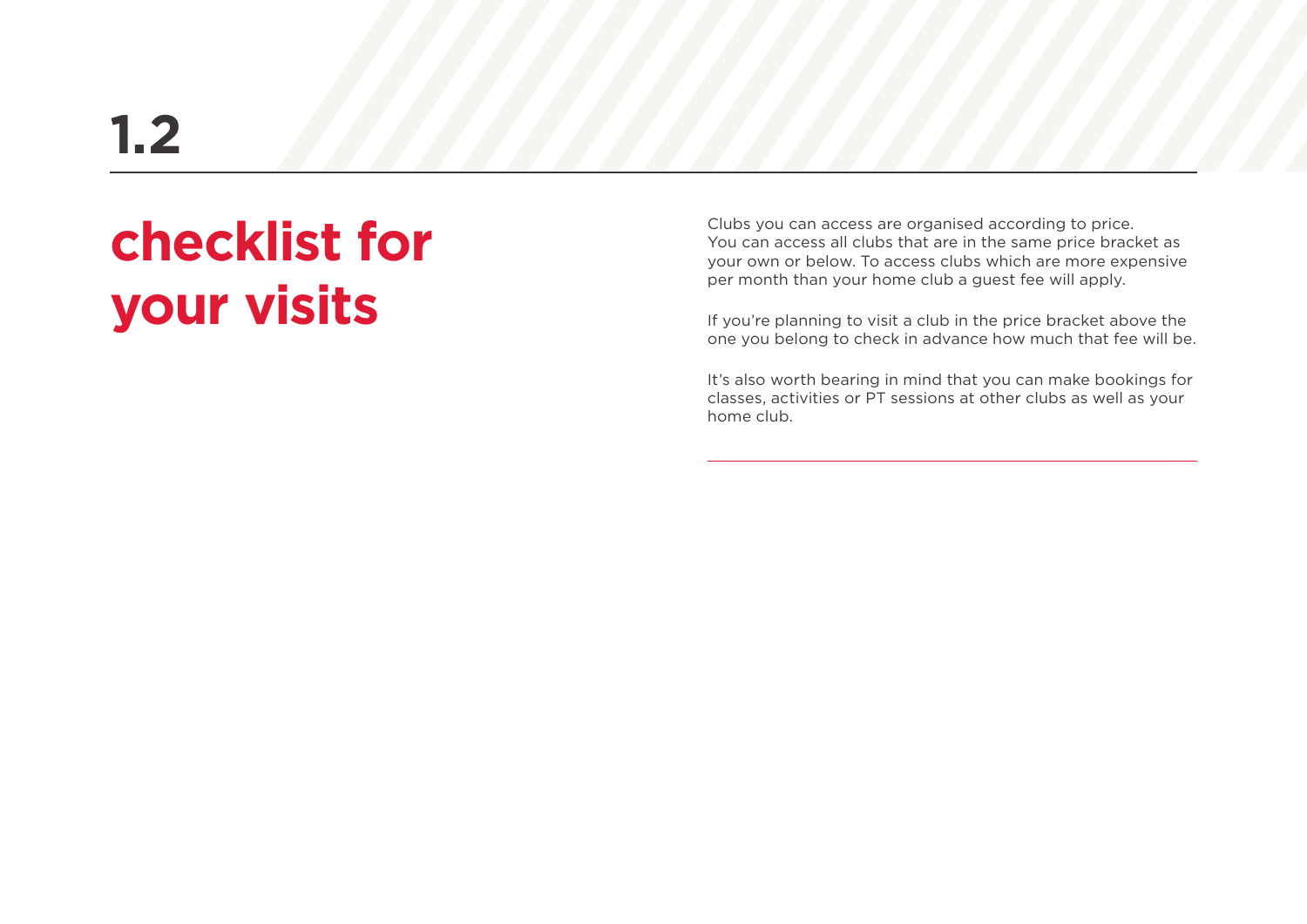#### 1.3 multi-access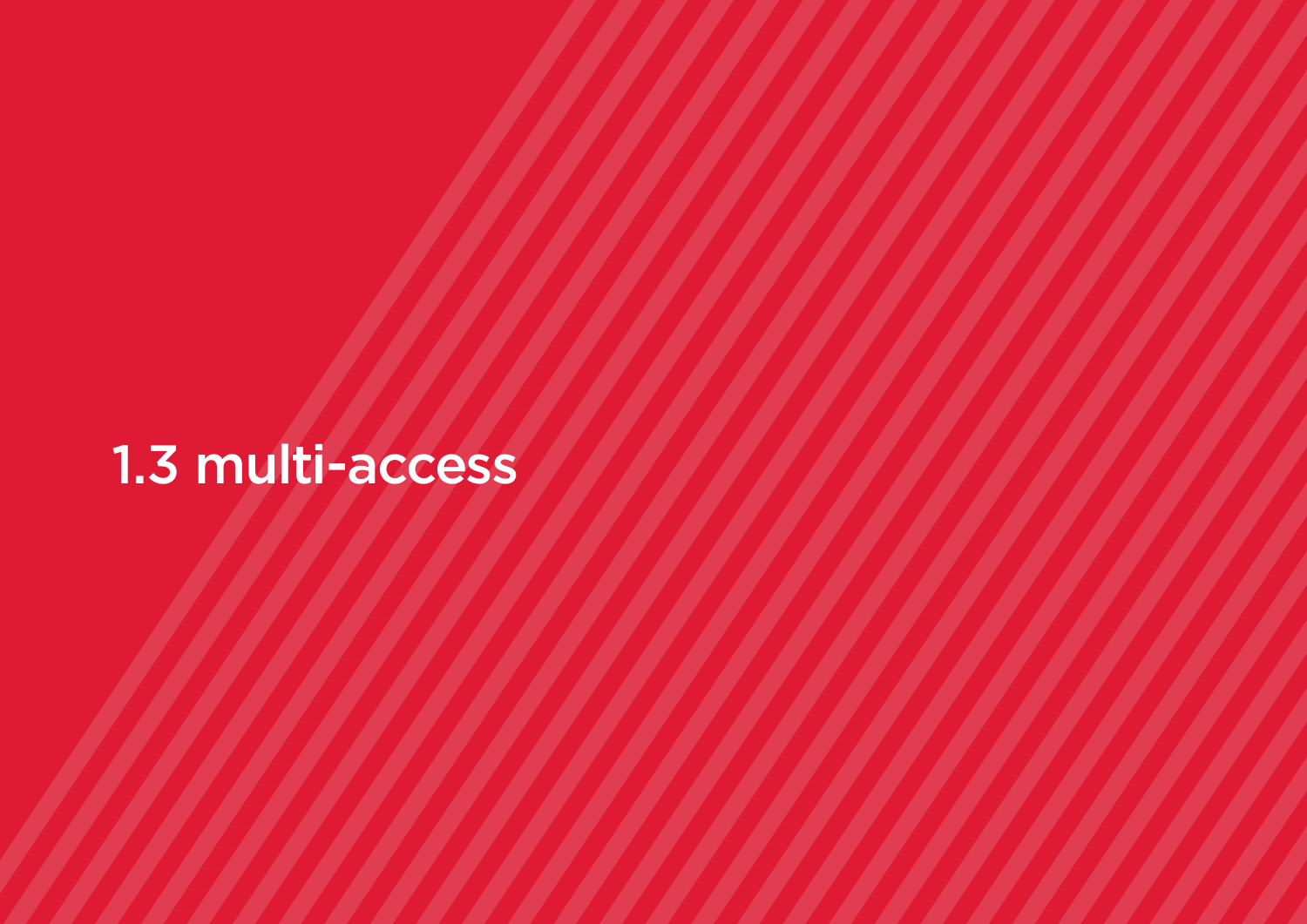**clubs you can access access and the clubs** 

**Blank - upgrade required**

|                           | Chiswick Riverside | Kensington | Mayfair | Aldersgate | Bank | Broadgate | Walbrook | Canary Riverside | Islington, Angel | Moorgate   | Chiswick Park  | Clapham | Swiss Cottage         | Twickenham            | Repton Park         | End<br>Crouch | Fulham | Hammersmith | Mill Hill | Ī<br>Notting | Wandsworth | Wimbledon | Brighton | Bromley    | Clearview | Streatham  | $\mathrel{\mathsf{a}}$<br>$\cup$<br>Northampton | Chelmsford     | Salford Quays         | Thundersley           | $\mathrel{\mathsf{a}}$<br>Northampton <sub>R</sub> | Solihull   | Nottingham | Sheffield             |
|---------------------------|--------------------|------------|---------|------------|------|-----------|----------|------------------|------------------|------------|----------------|---------|-----------------------|-----------------------|---------------------|---------------|--------|-------------|-----------|--------------|------------|-----------|----------|------------|-----------|------------|-------------------------------------------------|----------------|-----------------------|-----------------------|----------------------------------------------------|------------|------------|-----------------------|
| <b>Chiswick Riverside</b> | ∩                  | C          | С       | С          | О    | С         | С        | С                | $\bigcirc$       | $\bigcirc$ | $\bigcirc$     | С       | $\bigcirc$            | $\overline{\bigcirc}$ | $\circlearrowright$ | О             | О      | О           | Ο         | C            | С          | O         | О        | C          | С         | О          | $\bigcirc$                                      | $\bigcirc$     | С                     | $\overline{\text{C}}$ | $\bigcirc$                                         | О          | O          | $\overline{\bigcirc}$ |
| Kensington                |                    | $\bigcirc$ | С       | Ō          | Ο    | Ο         | C        | Ō                | $\bigcirc$       | $\bigcirc$ | Ō              | Ō       | Ó                     | Ō                     | O                   | Ο             | Ō      | O           | ∩         | O            | Ο          | Ō         | Ο        | Ō          | ∩         | Ō          | $\bigcirc$                                      | $\overline{O}$ | O                     | Ō                     | О                                                  | O          | O          | Ō                     |
| Mayfair                   |                    | $\circ$    | С       | С          | О    | С         | C        | С                | $\circ$          | $\bigcirc$ | O              | О       | $\bigcirc$            | O                     | O                   | Ω             | Ο      | Ο           | Ω         | С            | С          | O         | ◯        | С          | С         | O          | O                                               | $\bigcirc$     | C                     | О                     | О                                                  | О          | O          | Ο                     |
| Aldersgate                |                    |            |         | C          | O    | C         | С        | С                | $\circ$          | $\circ$    | C              | О       | O                     | О                     | О                   | ∩             | ∩      | ∩           | ◯         | C            | С          | Ο         | ∩        | С          | C         | O          | O                                               | O              | С                     | О                     | О                                                  | Ο          | О          | ∩                     |
| Bank                      |                    |            |         | C          | ◯    | Ο         | С        | C                | $\circ$          | $\bigcirc$ | $\overline{O}$ | Ó       | $\overline{\circ}$    | $\bigcirc$            | Ō                   | O             | Ο      | ∩           | ∩         | ◯            | ◯          | O         | ◯        | Ο          | ∩         | O          | Ō                                               | $\bigcirc$     | Ó                     | Ó                     | Ó                                                  | ○          | ◯          | ∩                     |
| Broadgate                 |                    |            |         | С          | О    | O         | С        | С                | $\circ$          | $\bigcirc$ | $\bigcirc$     | О       | $\bigcirc$            | Ō                     | $\circ$             | О             | O      | O           | O         | C            | С          | O         | O        | O          | Ο         | $\circ$    | O                                               | $\bigcirc$     | С                     | С                     | O                                                  | $\bigcirc$ | О          | О                     |
| Walbrook                  |                    |            |         | ◯          | ◯    | Ο         | С        | С                | $\circ$          | $\circ$    | Ō              | O       | Ō                     | O                     | О                   | ○             | ◯      | O           | ∩         | C            | ◯          | O         | ∩        | Ο          | C         | O          | Ο                                               | $\bigcirc$     | С                     | O                     | О                                                  | О          | O          | Ο                     |
| Canary Riverside          |                    |            |         |            |      |           |          | ∩                | $\bigcirc$       | $\bigcirc$ | $\overline{O}$ | О       | $\overline{\bigcirc}$ | O                     | Ō                   | О             | ◯      | ◯           | ∩         | C            | О          | O         | О        | О          | ∩         | О          | $\bigcirc$                                      | $\bigcirc$     | O                     | O                     | Ō                                                  | О          | O          | О                     |
| Islington, Angel          |                    |            |         |            |      |           |          |                  | $\circ$          | $\bigcirc$ | Ō              | O       | Ó                     | О                     | О                   | ∩             | О      | Ο           | ∩         | С            | С          | O         | Ο        | С          | С         | O          | O                                               | $\bigcirc$     | С                     | О                     | О                                                  | О          | О          | Ο                     |
| Moorgate                  |                    |            |         |            |      |           |          |                  | $\circ$          | $\bigcirc$ | $\bigcirc$     | O       | О                     | О                     | О                   | О             | О      | ∩           | ∩         | C            | С          | O         | ∩        | О          | С         | O          | O                                               | $\bigcirc$     | O                     | О                     | О                                                  | O          | О          | ∩                     |
| Strand                    |                    |            |         |            |      |           |          |                  | $\circ$          | $\bigcirc$ | $\bigcirc$     | О       | O                     | О                     | О                   | O             | О      | Ο           | Ο         | €            | С          | О         | О        | O          | С         | O          | O                                               | Ο              | Ć                     | С                     | О                                                  | О          | O          | Ο                     |
| Chiswick Park             |                    |            |         |            |      |           |          |                  | $\circ$          | $\circ$    | $\overline{O}$ | Ō       | $\overline{\bigcirc}$ | О                     | О                   | О             | О      | ◯           | ∩         | C            | С          | O         | О        | О          | С         | O          | О                                               | $\bigcirc$     | C                     | Ó                     | O                                                  | О          | O          | Ō                     |
| Clapham                   |                    |            |         |            |      |           |          |                  | $\circ$          | $\bigcirc$ | Ō              | О       | O                     | О                     | O                   | ∩             | ∩      | $\bigcirc$  | ∩         | $\bigcirc$   | ◯          | О         | Ο        | $\bigcirc$ | ∩         | O          | Ο                                               | $\bigcirc$     | O                     | О                     | О                                                  | $\bigcirc$ | О          | Ο                     |
| <b>Swiss Cottage</b>      |                    |            |         |            |      |           |          |                  | $\circ$          | $\bigcirc$ | O              | О       | О                     | О                     | О                   | ∩             | ∩      | Ω           | ∩         | C            | С          | О         | ∩        | C          | €         | ◯          | O                                               | О              | C                     | C                     | О                                                  | О          | О          | ∩                     |
| Twickenham                |                    |            |         |            |      |           |          |                  | $\circ$          | $\bigcirc$ | $\bigcirc$     | O       | O                     | О                     | О                   | O             | О      | Ο           | ◯         | C            | С          | O         | O        | ◯          | C         | О          | О                                               | $\bigcirc$     | С                     | O                     | О                                                  | О          | О          | С                     |
| Repton Park               |                    |            |         |            |      |           |          |                  | $\circ$          | $\bigcirc$ | Ō              | Ó       | Ō                     | $\overline{\bigcirc}$ | O                   | О             | О      | O           | Ω         | C            | С          | O         | Ο        | $\bigcirc$ | С         | O          | $\overline{O}$                                  | $\bigcirc$     | O                     | Ó                     | О                                                  | $\bigcirc$ | О          | Ō                     |
| Crouch End                |                    |            |         |            |      |           |          |                  |                  |            |                |         |                       |                       |                     | О             | О      | O           | $\circ$   | C            | С          | O         | O        | О          | О         | O          | O                                               | $\bigcirc$     | O                     | С                     | О                                                  | O          | О          | О                     |
| Fulham                    |                    |            |         |            |      |           |          |                  |                  |            |                |         |                       |                       |                     |               | Ο      | Ω           | C         | С            | C          | O         | Ο        | ∩          | С         | $\circ$    | O                                               | $\circ$        | С                     | О                     | О                                                  | О          | О          | Ο                     |
| Hammersmith               |                    |            |         |            |      |           |          |                  |                  |            |                |         |                       |                       |                     |               | ◯      | $\bigcirc$  | ∩         | $\bigcirc$   | ∩          | O         | О        | Ō          | ∩         | O          | O                                               | $\bigcirc$     | O                     | Ó                     | O                                                  | $\bigcirc$ | О          | $\bigcirc$            |
| Mill Hill                 |                    |            |         |            |      |           |          |                  |                  |            |                |         |                       |                       |                     |               | Ο      | Ο           | ∩         | €            | С          | О         | ∩        | С          | ◯         | ∩          | Ο                                               | Ο              | С                     | О                     | О                                                  | ○          | Ο          | ◯                     |
| Notting Hill              |                    |            |         |            |      |           |          |                  |                  |            |                |         |                       |                       |                     |               | O      | Ω           | ◯         | C            | С          | O         | O        | O          | C         | O          | O                                               | O              | С                     | О                     | О                                                  | О          | О          | ◯                     |
| Wandsworth                |                    |            |         |            |      |           |          |                  |                  |            |                |         |                       |                       |                     |               | Ο      | Ο           | ∩         | C            | С          | O         | Ο        | Ο          | ∩         | O          | $\bigcirc$                                      | $\bigcirc$     | $\overline{\bigcirc}$ | Ó                     | О                                                  | О          | О          | ∩                     |
| Wimbledon                 |                    |            |         |            |      |           |          |                  |                  |            |                |         |                       |                       |                     |               | О      | О           | О         | C            | С          | О         | О        | О          | O         | $\bigcirc$ | $\bigcirc$                                      | $\bigcirc$     | С                     | С                     | О                                                  | О          | O          | O                     |
| Brighton                  |                    |            |         |            |      |           |          |                  |                  |            |                |         |                       |                       |                     |               |        |             |           |              |            |           | O        | С          | С         | O          | О                                               | $\circ$        | С                     | С                     | О                                                  | О          | О          | Ο                     |
| Bromley                   |                    |            |         |            |      |           |          |                  |                  |            |                |         |                       |                       |                     |               |        |             |           |              |            |           | ◯        | O          | ∩         | O          | O                                               | $\bigcirc$     | $\overline{\bigcirc}$ | O                     | O                                                  | ◯          | ◯          | ∩                     |
| Clearview                 |                    |            |         |            |      |           |          |                  |                  |            |                |         |                       |                       |                     |               |        |             |           |              |            |           | O        | О          | С         | O          | O                                               | $\bigcirc$     | С                     | С                     | О                                                  | О          | O          | Ο                     |
| Streatham                 |                    |            |         |            |      |           |          |                  |                  |            |                |         |                       |                       |                     |               |        |             |           |              |            |           |          |            |           | O          | O                                               | $\bigcirc$     | С                     | O                     | О                                                  | О          | O          | Ο                     |
| Northampton C P           |                    |            |         |            |      |           |          |                  |                  |            |                |         |                       |                       |                     |               |        |             |           |              |            |           |          |            |           | ∩          | $\bigcirc$                                      | $\overline{O}$ | Ó                     | Ó                     | Ō                                                  | О          | O          | Ο                     |
| Chelmsford                |                    |            |         |            |      |           |          |                  |                  |            |                |         |                       |                       |                     |               |        |             |           |              |            |           |          |            |           |            |                                                 | $\bigcirc$     | С                     | C                     | О                                                  | O          | О          | O                     |
| Salford Quays             |                    |            |         |            |      |           |          |                  |                  |            |                |         |                       |                       |                     |               |        |             |           |              |            |           |          |            |           |            |                                                 | $\bigcirc$     | $\overline{O}$        | Ō                     | O                                                  | O          | O          | O                     |
| Thundersley               |                    |            |         |            |      |           |          |                  |                  |            |                |         |                       |                       |                     |               |        |             |           |              |            |           |          |            |           |            |                                                 |                |                       | С                     | О                                                  | О          | О          | ○                     |
| Northampton RP            |                    |            |         |            |      |           |          |                  |                  |            |                |         |                       |                       |                     |               |        |             |           |              |            |           |          |            |           |            |                                                 |                |                       | С                     | Ο                                                  | О          | О          | О                     |
| Solihull                  |                    |            |         |            |      |           |          |                  |                  |            |                |         |                       |                       |                     |               |        |             |           |              |            |           |          |            |           |            |                                                 |                |                       | О                     | О                                                  | $\bigcirc$ | О          | O                     |
| Nottingham                |                    |            |         |            |      |           |          |                  |                  |            |                |         |                       |                       |                     |               |        |             |           |              |            |           |          |            |           |            |                                                 |                |                       |                       |                                                    |            | О          | О                     |
| Sheffield                 |                    |            |         |            |      |           |          |                  |                  |            |                |         |                       |                       |                     |               |        |             |           |              |            |           |          |            |           |            |                                                 |                |                       |                       |                                                    |            |            | Ο                     |

your club **your club**

**access guide**

access guide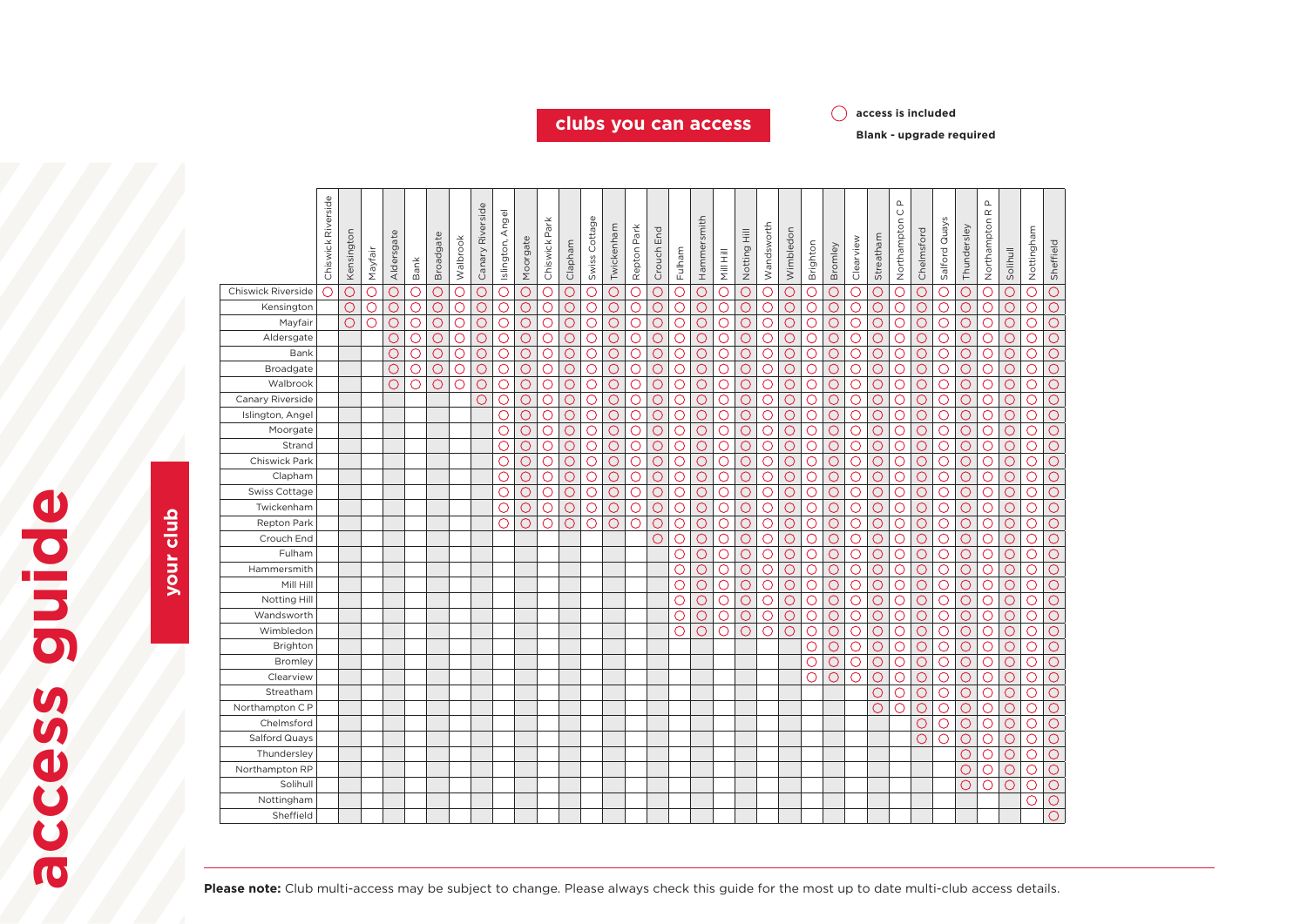## 1.4 facilities guide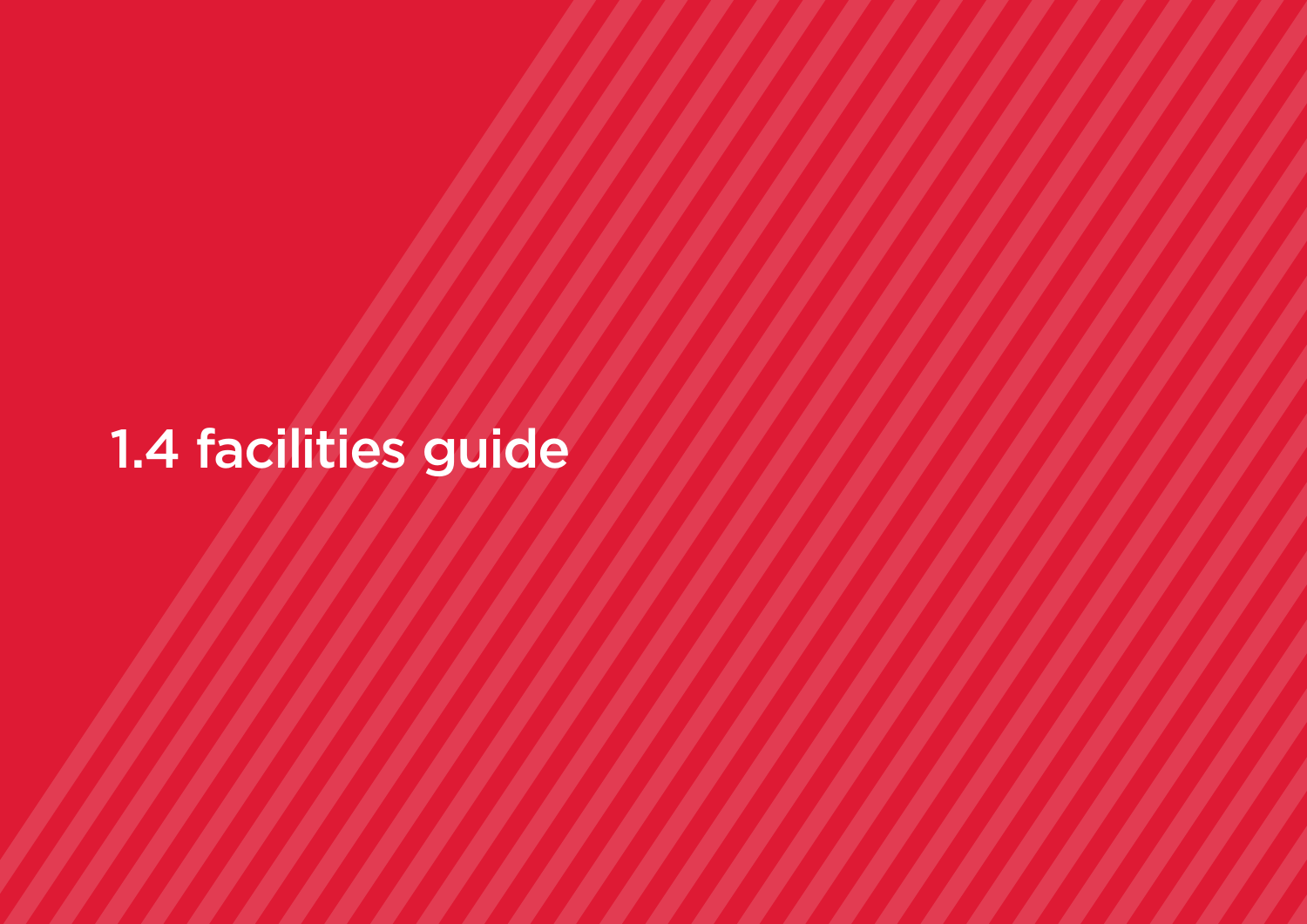| facilities guide                                      |                 |            | <b>Gvm</b><br><b>Floor</b> |            |             |              |           | <b>Poolside</b> |              |            |           |              |                      | <b>Exercise Experiences</b> |            |             |            |          |         |         | <b>Racquets</b> |        |                       | Family<br>and Kids |                |                 |                | <b>Refuel</b><br>and<br><b>Relax</b> |            |                |            |            |               |            | <b>Additional Amenities</b> |                    |                 |
|-------------------------------------------------------|-----------------|------------|----------------------------|------------|-------------|--------------|-----------|-----------------|--------------|------------|-----------|--------------|----------------------|-----------------------------|------------|-------------|------------|----------|---------|---------|-----------------|--------|-----------------------|--------------------|----------------|-----------------|----------------|--------------------------------------|------------|----------------|------------|------------|---------------|------------|-----------------------------|--------------------|-----------------|
|                                                       |                 |            |                            |            |             |              |           |                 | Sauna<br>and |            |           |              |                      |                             | Pilates    |             |            |          |         | Tennis  | Tennis          |        | Crèche                |                    | Camps          |                 |                | Snacks<br>Drinks/                    | Area       | Onsite         |            |            |               | Beauty     | Wall                        | Hair and Body Wash |                 |
| <b>Club</b>                                           | <b>Location</b> | Boditrax   | GRID<br>The                | Sled Track | Indoor Pool | Outdoor Pool | Kids Pool | Sanarium        | Steam Room   | Spa Pool   | Salt Room | Cycle Studio | <b>GRID Training</b> | Boxing                      | Reformer   | Mat Pilates | Yoga       | Hot Yoga | Barre   | Indoor  | Outdoor         | Squash | Club V                | Birthday Parties   | <b>Holiday</b> | Family Swimming | Café           | Go'<br>$\qquad \qquad +$<br>Grab     | Lounge     | Car Parking    | Free Wifi  | Shoe Shine | Shirt Ironing | Health and | Climbing                    |                    | Towels Provided |
| Aldersgate                                            | London          | $\circ$    | $\circ$                    |            | $\circ$     |              |           |                 | $\bigcirc$   | $\circ$    |           | $\circ$      | $\bigcirc$           |                             |            | $\circ$     | $\circ$    |          |         |         |                 |        |                       |                    |                |                 |                | $\bigcirc$                           | $\bigcirc$ |                | O          |            | $\bigcirc$    |            |                             | $\circ$            | $\circ$         |
| Bank                                                  | London          | $\circ$    | $\bigcirc$                 | $\circ$    | $\circ$     |              |           |                 | $\circ$      | $\circ$    |           |              | $\bigcirc$           |                             |            |             | $\circ$    |          |         |         |                 |        |                       |                    |                |                 |                | $\circ$                              |            |                | $\bigcirc$ |            | $\bigcirc$    |            |                             | $\circ$            | $\circ$         |
| <b>Broadgate</b>                                      | London          | $\circ$    |                            | $\circ$    | $\circ$     |              |           |                 | $\bigcirc$   | $\circ$    |           | $\circ$      | $\bigcirc$           |                             | $\bigcirc$ |             | $\circ$    |          |         |         |                 |        |                       |                    |                |                 |                | $\circ$                              | $\bigcirc$ |                | $\bigcirc$ |            | $\bigcirc$    |            |                             | $\circ$            | $\circ$         |
| <b>Bromley</b>                                        | London          | $\circ$    | $\circ$                    | $\circ$    | $\circ$     |              | $\circ$   |                 | $\bigcirc$   | $\circ$    |           | $\circ$      | $\bigcirc$           |                             | $\circ$    | $\circ$     | $\bigcirc$ |          | $\circ$ |         |                 |        | $\circ$               | $\bigcirc$         | $\circ$        | $\bigcirc$      | $\bigcirc$     |                                      | $\circ$    | О              | $\circ$    |            |               |            |                             | $\circ$            | $\bullet$       |
| <b>Canary Riverside</b>                               | London          | $\circ$    |                            | $\circ$    | $\circ$     |              |           | $\bigcirc$      | $\bigcirc$   | $\bigcirc$ |           | $\bigcirc$   | $\circ$              |                             |            | $\circ$     | $\bigcirc$ |          | $\circ$ |         | $\bigcirc$      |        |                       |                    |                | $\bigcirc$      |                | $\bigcirc$                           | $\bigcirc$ |                | $\bigcirc$ |            | $\bigcirc$    |            |                             | $\circ$            | $\circ$         |
| Chelmsford                                            | Outside London  |            | $\circ$ $\circ$            |            | $\circ$     |              | $\circ$   |                 | $\bigcirc$   | $\circ$    |           | $\circ$      | $\circ$              |                             |            | $\circ$     | $\circ$    |          | $\circ$ |         |                 |        | $\overline{\bigcirc}$ | $\circ$            |                | $\circ$         | $\overline{O}$ |                                      | $\bigcirc$ | $\circ$        | $\bigcirc$ |            |               | $\circ$    |                             | $\bigcirc$         | $\circ$         |
| <b>Chiswick Park</b>                                  | London          | $\circ$    | $\circ$                    |            | $\circ$     |              |           |                 | $\circ$      | $\circ$    |           | $\circ$      | $\circ$              |                             |            | $\circ$     | $\circ$    |          | $\circ$ |         |                 |        |                       |                    |                |                 |                |                                      |            | $\overline{O}$ | $\circ$    |            |               |            |                             | $\circ$            | $\circ$         |
| <b>Chiswick Riverside Health</b><br>and Racquets Club | London          | $\circ$    | $\circ$                    |            | $\circ$     | $\circ$      | $\circ$   |                 | $\bigcirc$   | $\circ$    |           | $\bigcirc$   | $\circ$              |                             | $\circ$    | $\circ$     | $\circ$    | $\circ$  | $\circ$ | $\circ$ | $\overline{O}$  |        | $\circ$               | $\bigcirc$         | $\bigcirc$     | $\bigcirc$      | $\bigcirc$     |                                      | $\bigcirc$ | $\bigcirc$     | $\circ$    |            |               |            |                             | $\circ$            | $\circ$         |
| Clapham                                               | London          | $\circ$    |                            | $\circ$    | $\circ$     |              |           |                 | $\circ$      | $\circ$    |           | $\circ$      | $\bigcirc$           |                             |            | $\circ$     | $\circ$    |          | $\circ$ |         |                 |        |                       |                    |                | $\bigcirc$      |                | $\circ$                              | $\bigcirc$ |                | О          |            |               |            |                             | $\circ$            | $\circ$         |
| <b>Clearview Health</b><br>and Racquets Club          | Outside London  | $\circ$    |                            |            | $\bigcirc$  | $\circ$      |           |                 | $\bigcirc$   | $\bigcirc$ |           | $\circ$      | $\bigcirc$           |                             |            | $\circ$     | $\circ$    |          | $\circ$ | $\circ$ | $\bigcirc$      |        | $\overline{O}$        | $\bigcirc$         | $\circ$        | $\bigcirc$      | $\overline{O}$ |                                      | $\bigcirc$ | O              | $\bigcirc$ |            |               | $\bigcirc$ |                             | $\circ$            | $\bullet$       |
| <b>Crouch End</b>                                     | London          | $\bigcirc$ | $\bigcirc$                 | $\circ$    | $\circ$     |              |           |                 | $\bigcirc$   | $\bigcirc$ |           |              | $\bigcirc$           |                             |            | $\bigcirc$  | $\circ$    |          | $\circ$ |         |                 |        | $\overline{\bigcirc}$ |                    |                | $\bigcirc$      |                | $\bigcirc$                           | $\bigcirc$ | $\circ$        | $\circ$    |            |               |            |                             | $\bigcirc$         | $\circ$         |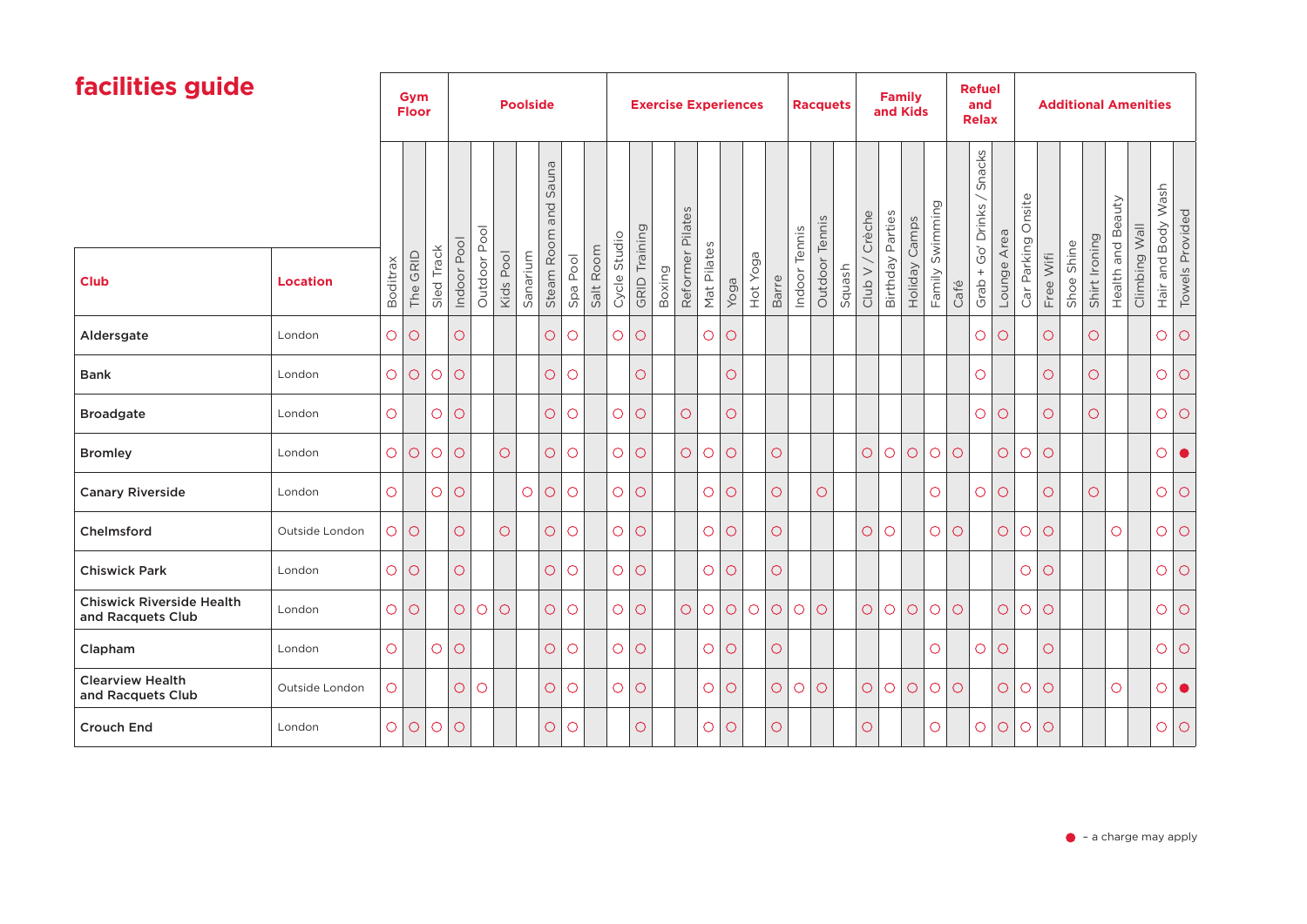#### **facilities guide**

| facilities guide                       |                 |            |             | Gym<br><b>Floor</b> |                |              |            | <b>Poolside</b> |              |                |           |              |                  |            |            |             | <b>Exercise Experiences</b> |            |            |        | <b>Racquets</b> |         |            |            | <b>Family</b><br>and Kids |            |            | <b>Refuel</b><br>and<br><b>Relax</b> |            |             |            |            |               | <b>Additional Amenities</b> |          |                    |                        |
|----------------------------------------|-----------------|------------|-------------|---------------------|----------------|--------------|------------|-----------------|--------------|----------------|-----------|--------------|------------------|------------|------------|-------------|-----------------------------|------------|------------|--------|-----------------|---------|------------|------------|---------------------------|------------|------------|--------------------------------------|------------|-------------|------------|------------|---------------|-----------------------------|----------|--------------------|------------------------|
|                                        |                 |            |             |                     |                |              |            |                 | Sauna<br>and |                |           |              |                  |            | Pilates    |             |                             |            |            | Tennis |                 |         | Crèche     | Parties    | Camps                     | Swimming   |            | Snacks<br>+ Go' Drinks               | Area       | Onsite      |            |            |               |                             | Wall     | Hair and Body Wash |                        |
| <b>Club</b>                            | <b>Location</b> | Boditrax   | GRID<br>The | Sled Track          | Pool<br>Indoor | Outdoor Pool | Kids Pool  | Sanarium        | Steam Room   | Spa Pool       | Salt Room | Cycle Studio | Training<br>GRID | Boxing     | Reformer   | Mat Pilates | Yoga                        | Hot Yoga   | Barre      | Indoor | Outdoor Tennis  | Squash  | $Club$ $V$ | Birthday   | Holiday                   | Family     | Café       | Grab.                                | Lounge     | Car Parking | Free Wifi  | Shoe Shine | Shirt Ironing | Health and Beauty           | Climbing |                    | <b>Towels Provided</b> |
| <b>Fulham Pools</b>                    | London          | $\circ$    | $\bigcirc$  | $\bigcirc$          | $\circ$        |              | О          |                 | O            |                |           | $\bigcirc$   | $\circ$          |            |            | $\bigcirc$  | $\circ$                     |            |            |        | $\circ$         |         | $\circ$    | $\circ$    | $\circ$                   | $\circ$    | $\bigcirc$ |                                      | $\circ$    | $\bigcirc$  | $\circ$    |            |               |                             |          | $\circ$            | $\circ$                |
| Hammersmith                            | London          | $\circ$    | $\bigcirc$  |                     | $\bigcirc$     |              |            |                 | $\bigcirc$   | $\bigcirc$     |           |              | $\bigcirc$       |            |            | $\circ$     | $\circ$                     |            |            |        |                 |         |            |            |                           |            |            |                                      |            |             | $\bigcirc$ |            |               |                             |          | $\bigcirc$         | $\circ$                |
| Islington, Angel                       | London          | $\circ$    | $\circ$     |                     | $\circ$        |              |            | $\circ$         | $\circ$      | $\circ$        |           | $\circ$      | $\circ$          |            | $\bigcirc$ | $\circ$     | $\circ$                     |            | $\circ$    |        |                 |         | $\circ$    |            |                           | $\circ$    |            | $\circ$                              | $\circ$    |             | $\circ$    |            |               |                             |          | $O$ $O$            |                        |
| Kensington                             | London          | $\circ$    | $\bigcirc$  | $\bigcirc$          | $\circ$        |              |            |                 | $\circ$      | $\circ$        |           | $\circ$      | $\circ$          | $\bigcirc$ | $\bigcirc$ | $\bigcirc$  | $\bigcirc$                  | $\bigcirc$ | $\bigcirc$ |        |                 |         | $\circ$    |            |                           | $\circ$    | $\circ$    |                                      | $\circ$    |             | $\circ$    | $\circ$    | $\circ$       |                             |          | $O$ $O$            |                        |
| Mayfair                                | London          | $\circ$    | $\bigcirc$  | $\circ$             | $\bigcirc$     |              |            |                 | $\bigcirc$   | $\bigcirc$     |           | $\bigcirc$   | $\bigcirc$       | $\bigcirc$ | $\bigcirc$ |             | $\bigcirc$                  | $\bigcirc$ | $\bigcirc$ |        |                 |         |            |            |                           |            | $\bigcirc$ |                                      | $\bigcirc$ |             | $\circ$    | $\circ$    | $\circ$       |                             |          | $\bigcirc$         | $\circ$                |
| Mill Hill                              | London          | $\circ$    | $\bigcirc$  |                     | $\circ$        |              | $\circ$    |                 | $\circ$      | $\circ$        |           | $\circ$      | $\circ$          |            |            | $\bigcirc$  | $\bigcirc$                  |            | $\circ$    |        |                 |         |            |            |                           | $\circ$    |            | $\circ$                              | $\circ$    | $\circ$     | $\circ$    |            |               |                             |          | $\circ\bullet$     |                        |
| Moorgate                               | London          | $\circ$    | $\bigcirc$  | $\circ$             | $\circ$        |              |            |                 | $\bigcirc$   | $\overline{O}$ |           | $\bigcirc$   | $\circ$          |            | $\circ$    | $\bigcirc$  | $\circ$                     |            |            |        |                 | $\circ$ |            |            |                           |            |            | $\circ$                              |            |             | $\circ$    |            |               |                             |          | $\bigcirc$         | $\circ$                |
| Northampton<br><b>Collingtree Park</b> | Outside London  | $\circ$    | $\bigcirc$  |                     | $\circ$        | $\circ$      | $\bigcirc$ |                 | $\circ$      | $\overline{O}$ |           | $\bigcirc$   | $\circ$          |            |            | $\circ$     | $\circ$                     |            | $\bigcirc$ |        |                 |         | $\bigcirc$ | $\circ$    |                           | $\bigcirc$ | $\bigcirc$ |                                      | $\bigcirc$ | $\circ$     | $\bigcirc$ |            |               | $\circ$                     |          | $\circ$            | $\circ$                |
| Northampton Riverside Park             | Outside London  | $\circ$    | $\bigcirc$  | $\circ$             | $\circ$        |              | $\circ$    | $\circ$         | $\bigcirc$   | $\bigcirc$     |           | $\circ$      | $\circ$          |            |            | $\circ$     | $\bigcirc$                  |            | $\bigcirc$ |        |                 |         | $\circ$    | $\circ$    | $\bigcirc$                | $\circ$    | $\circ$    |                                      | $\circ$    | $\circ$     | $\circ$    |            |               | $\circ$                     |          | $\circ$            |                        |
| <b>Notting Hill</b>                    | London          | $\bigcirc$ | $\bigcirc$  |                     | $\circ$        |              |            |                 | $\bigcirc$   | $\bigcirc$     |           | $\bigcirc$   | $\circ$          |            |            | $\bigcirc$  | $\bigcirc$                  |            | $\bigcirc$ |        |                 |         | $\bigcirc$ | $\bigcirc$ |                           | $\circ$    |            | $\bigcirc$                           | $\bigcirc$ | $\bigcirc$  | $\circ$    |            |               |                             |          | $\circ$            | $\circ$                |
| Nottingham                             | Outside London  | $\circ$    | $\circ$     | $\circ$             | $\bigcirc$     |              | Ο          |                 | O            | Ο              |           | $\bigcirc$   | $\circ$          |            |            | $\circ$     | $\circ$                     |            | $\circ$    |        |                 |         | $\circ$    | $\circ$    | $\circ$                   | $\circ$    | $\circ$    |                                      | $\circ$    | $\circ$     | $\bigcirc$ |            |               |                             |          | $\circ$            | $\bullet$              |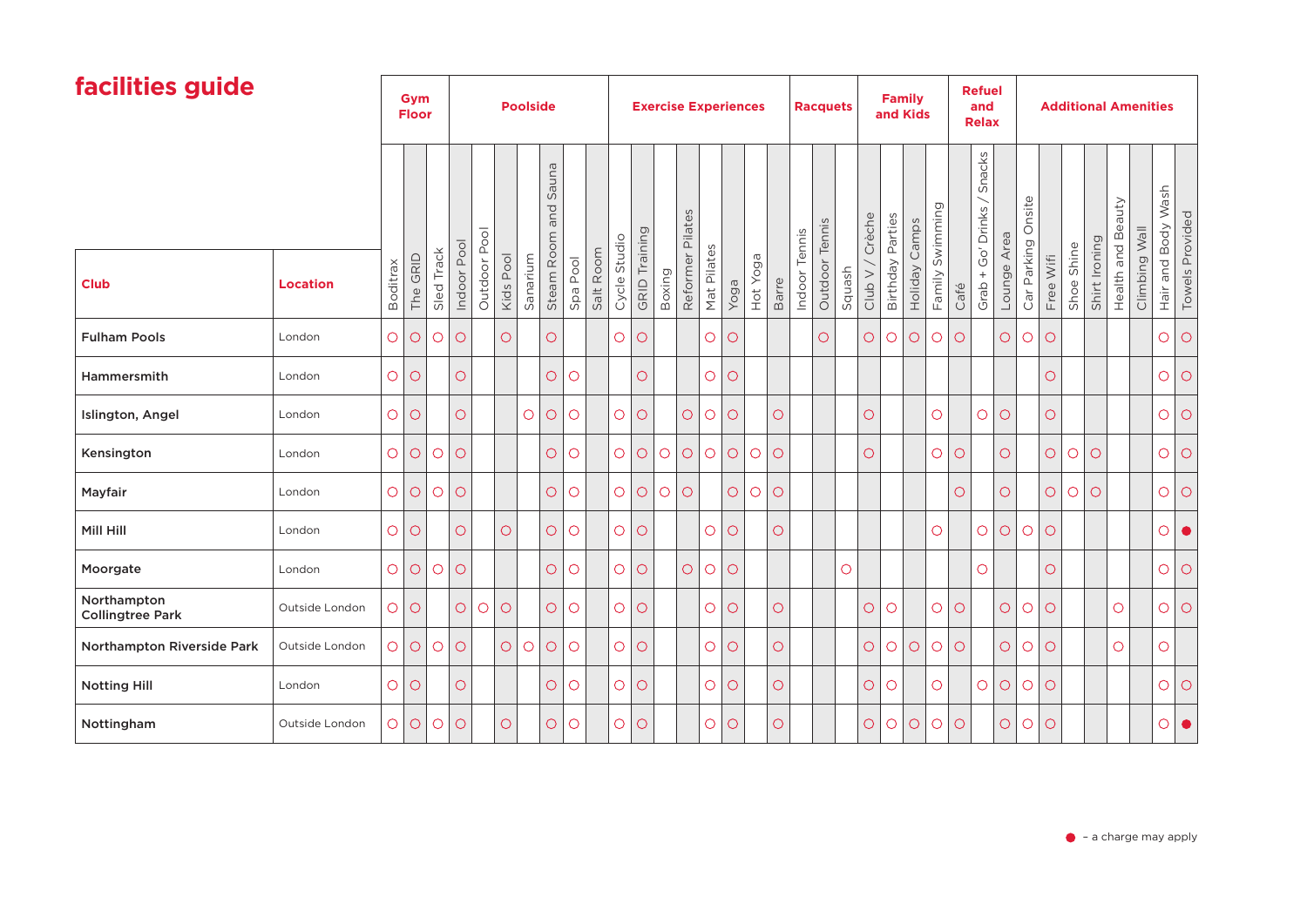| facilities guide                 |                 |            | Gym<br><b>Floor</b> |            |             |              |              | <b>Poolside</b> |              |                          |           |                | <b>Exercise Experiences</b> |            |          |             |         |            |            |        | <b>Racquets</b> |        |            | <b>Family</b> | and Kids   |          |            | <b>Refuel</b><br>and<br><b>Relax</b> |            |             |           | <b>Additional Amenities</b> |                   |            |                    |                        |
|----------------------------------|-----------------|------------|---------------------|------------|-------------|--------------|--------------|-----------------|--------------|--------------------------|-----------|----------------|-----------------------------|------------|----------|-------------|---------|------------|------------|--------|-----------------|--------|------------|---------------|------------|----------|------------|--------------------------------------|------------|-------------|-----------|-----------------------------|-------------------|------------|--------------------|------------------------|
|                                  |                 |            |                     |            |             |              |              |                 | Sauna<br>and |                          |           |                |                             |            | Pilates  |             |         |            |            | Tennis | Tennis          |        | Crèche     | Parties       | Camps      | Swimming |            | Snacks<br>Go' Drinks /               | Area       | Onsite      |           |                             |                   | Wall       | Hair and Body Wash |                        |
| <b>Club</b>                      | <b>Location</b> | Boditrax   | GRID<br>The         | Sled Track | Indoor Pool | Outdoor Pool | Pool<br>Kids | Sanarium        | Steam Room   | Spa Pool                 | Salt Room | Cycle Studio   | Training<br>GRID            | Boxing     | Reformer | Mat Pilates | Yoga    | Hot Yoga   | Barre      | Indoor | Outdoor         | Squash | $Club$ V   | Birthday      | Holiday    | Family   | Café       | $\boldsymbol{+}$<br>Grab             | Lounge     | Car Parking | Free Wifi | Shirt Ironing<br>Shoe Shine | Health and Beauty | Climbing   |                    | <b>Towels Provided</b> |
| <b>Repton Park</b>               | Outside London  | $\circ$    |                     |            | $\bigcirc$  |              |              |                 | $\bigcirc$   | $\circ$                  |           | $\overline{O}$ | $\circ$                     |            |          | $\circ$     | $\circ$ |            | $\bigcirc$ |        |                 |        |            |               |            |          |            | $\circ$                              |            | $\circ$     | $\circ$   |                             |                   |            | $\bigcirc$         | $\bigcirc$             |
| <b>Salford Quays</b>             | Outside London  | $\circ$    | $\bigcirc$          | $\bigcirc$ | $\bigcirc$  |              |              |                 | $\bigcirc$   | $\bigcirc$               |           | $\bigcirc$     | $\circ$                     |            |          | $\circ$     | $\circ$ |            | $\bigcirc$ |        |                 |        |            |               |            |          |            | $\bigcirc$                           | $\circ$    | $\circ$     | $\circ$   |                             |                   |            | $\circ$            | $\bullet$              |
| <b>Sheffield Broadfield Park</b> | Outside London  | $\circ$    | $\circ$             | $\bigcirc$ | $\bigcirc$  |              | $\circ$      | $\bigcirc$      | $\bigcirc$   | $\bigcirc$               |           | $\bigcirc$     | $\circ$                     |            |          | $\circ$     | $\circ$ |            | $\bigcirc$ |        |                 |        | $\bigcirc$ | $\bigcirc$    | $\bigcirc$ | $\circ$  | $\bigcirc$ |                                      | $\bigcirc$ | $\circ$     | $\circ$   |                             |                   | $\bigcirc$ | $\circ$            | $\bullet$              |
| Solihull                         | Outside London  | $\circ$    | $\circ$             | $\circ$    | $\circ$     | $\circ$      | $\bigcirc$   | $\circ$         | $\circ$      | $\circ$                  |           | $\circ$        | $\circ$                     |            |          | $\circ$     | $\circ$ |            | $\circ$    |        |                 |        | $\circ$    | $\circ$       | $\circ$    | $\circ$  | $\circ$    |                                      | $\circ$    | $\circ$     | $\circ$   |                             | $\circ$           |            | $\circ$            |                        |
| <b>Strand</b>                    | London          | $\circ$    | $\bigcirc$          | $\circ$    | $\circ$     |              |              |                 | $\circ$      | $\circ$                  |           | $\circ$        | $\circ$                     |            |          | $\circ$     | $\circ$ |            |            |        |                 |        |            |               |            |          |            | $\circ$                              | $\circ$    |             | $\circ$   | $\circ$                     |                   |            | $\circ$            | $\circ$                |
| Streatham                        | London          | $\circ$    | $\circ$             |            | $\bigcirc$  |              |              |                 | O            |                          |           | $\circ$        | $\circ$                     |            |          | $\circ$     | $\circ$ |            | $\bigcirc$ |        |                 |        |            |               |            |          |            | $\circ$                              | $\circ$    |             | $\circ$   |                             |                   |            | $\bigcirc$         | $\circ$                |
| <b>Swiss Cottage</b>             | London          | $\circ$    | $\circ$             |            | $\bigcirc$  |              |              |                 | $\bigcirc$   | $\overline{\mathcal{O}}$ |           | $\circ$        | $\circ$                     |            | $\circ$  | $\bigcirc$  | $\circ$ |            | $\bigcirc$ |        |                 |        | $\bigcirc$ |               |            | $\circ$  |            | $\circ$                              | $\circ$    |             | $\circ$   |                             |                   |            | $\circ$            | $\circ$                |
| Thundersley                      | Outside London  | $\circ$    | $\circ$             |            | $\circ$     |              | $\circ$      | $\bigcirc$      | $\bigcirc$   | $\circ$                  |           | O              | $\circ$                     |            |          | $\bigcirc$  | $\circ$ |            | $\circ$    |        |                 |        | $\circ$    | $\circ$       | $\circ$    | $\circ$  | $\circ$    |                                      | $\circ$    | $\circ$     | $\circ$   |                             |                   |            | $\bigcirc$         |                        |
| Twickenham                       | London          | $\circ$    | $\bigcirc$          | $\circ$    | $\circ$     |              |              | $\circ$         | $\circ$      | $\bigcirc$               |           | $\circ$        | $\bigcirc$                  |            |          | $\circ$     | $\circ$ |            |            |        |                 |        | $\circ$    |               |            | $\circ$  | $\circ$    |                                      | $\circ$    |             | $\circ$   |                             |                   | $\circ$    | $\circ$            | $\circ$                |
| Walbrook                         | London          | $\circ$    | $\bigcirc$          | $\bigcirc$ |             |              |              |                 | $\circ$      |                          | O         | $\bigcirc$     | $\circ$                     | $\circ$    |          |             | $\circ$ |            |            |        |                 |        |            |               |            |          |            | $\circ$                              | $\circ$    | $\circ$     | $\circ$   | $\circ$                     |                   |            | $\bigcirc$         | $\bigcirc$             |
| Wandsworth Smugglers Way         | London          | $\bigcirc$ | $\bigcirc$          |            | $\bigcirc$  |              |              |                 | $\bigcirc$   | $\bigcirc$               |           | $\circ$        | $\bigcirc$                  | $\bigcirc$ |          | $\bigcirc$  | $\circ$ | $\bigcirc$ | $\bigcirc$ |        |                 |        | $\bigcirc$ | $\circ$       |            | $\circ$  |            | $\bigcirc$                           | $\circ$    |             | $\circ$   |                             |                   |            | $\bigcirc$         | $\circ$                |
| Wimbledon Worple Road            | London          | $\bigcirc$ |                     | $\bigcirc$ | $\bigcirc$  |              |              |                 | $\bigcirc$   | $\bigcirc$               |           | $\circ$        | $\circ$                     |            |          | $\bigcirc$  | $\circ$ |            | $\bigcirc$ |        |                 |        |            |               |            |          |            |                                      | $\circ$    | $\bigcirc$  | $\circ$   |                             |                   |            | $\bigcirc$         | $\circ$                |

┯

┯